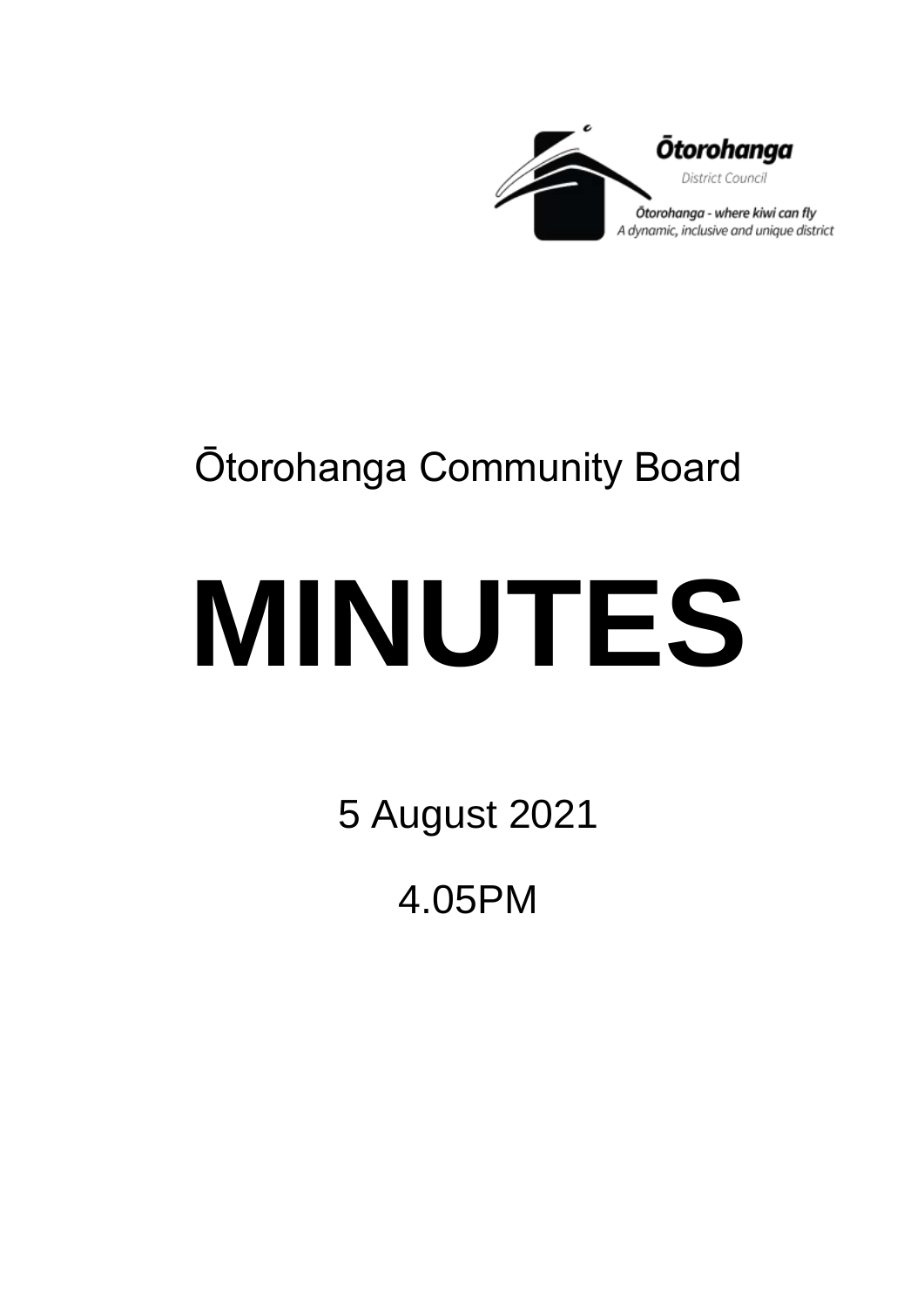### **ŌTOROHANGA COMMUNITY BOARD**

5 August 2021

Minutes of an Ordinary meeting of the Ōtorohanga Community Board held in the Council Chambers, 17 Maniapoto Street, Otorohanga on Thursday 5 August 2021 commencing at 4.05pm.

Tanya Winter **CHIEF EXECUTIVE**

**ORDER OF BUSINESS:**

## **MINUTES**

 **ITEM PAGE PRESENT 1 IN ATTENDANCE 1 APOLOGIES 1 DECLARATION OF INTEREST 1 PUBLIC FORUM CONFIRMATION OF MINUTES – 3 JUNE 2021 1 1 ITEM 71 CHAIRPERSONS REPORT - VERBAL 1 ITEM 73 SUMMARY OF PUBLIC SUBMISSIONS LIONS CLUB RECOGNITION OF WORK – RENAMING THE DOMAIN TO OTOROHANGA LIONS DOMAIN 1 ITEM 74 ROUTINE DISTRICT LIBRARY REPORT 2 ITEM 72 REQUEST TO CLOSE A SECTION OF ALEX TELFER DRIVE FROM THE OTOROHANGA KIWI HOUSE 2 BOARD MEMBER UPDATE** 3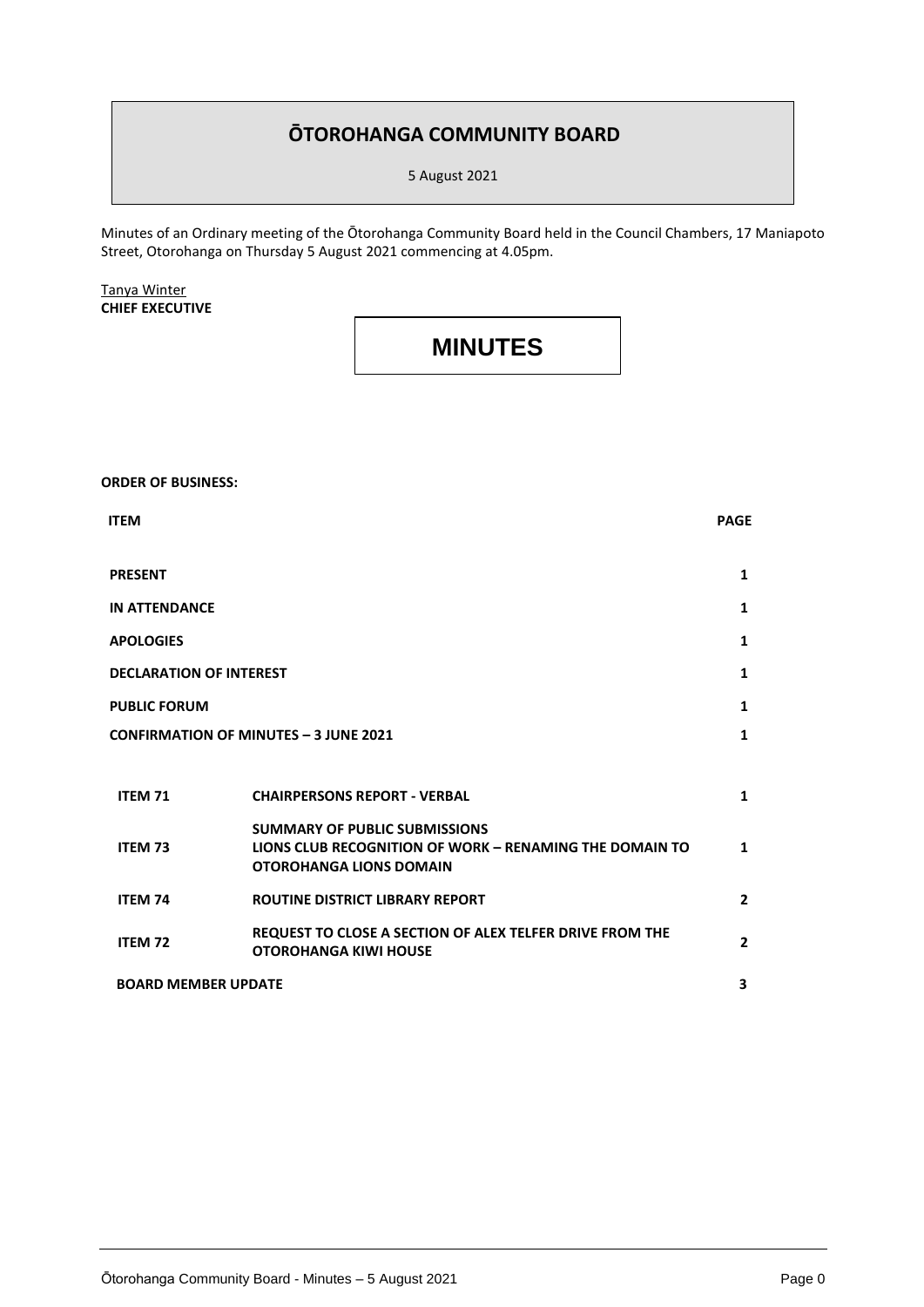#### **PRESENT**

Mr. N Gadd (Chair), Cr. K Christison, Mr. P Coventry, Cr. R Dow.

#### **IN ATTENDANCE**

Messrs. G Bunn (Group Manager Corporate), M Lewis (Services Manager), C Tutty (Governance Supervisor), J Le Fleming (Community Facilities Officer), Ms. T Ambury (Community and Economic Development Manager), Mrs. H Williams (Strategic Planner).

The Chair declared the meeting open and welcomed members to the August 2021 meeting of the Board.

#### **APOLOGIES**

**Resolved** that the apologies received from Mrs. K Brown-Merrin and Mr. A Buckman be sustained. **MR. COVENTRY / COUNCILLOR CHRISTISON**

It was noted that apologies were also received from His Worship the Mayor M Baxter, Ms T Winter (Chief Executive) and Mr. R Brady (Group Manager Engineering).

#### **DECLARATION OF INTEREST**

The Chair asked members whether they had any declarations of conflicts of interest.

No declarations of conflicts of interest were received.

#### **PUBLIC FORUM**

Mr. Colin Murphy was in attendance at the commencement of the meeting, however he wished to present his submission on Item 73 Lions Club Recognition of Work – Renaming the Domain to Ōtorohanga Lions Domain. It was agreed Mr. Murphy present his submission when Item 73 is being considered by the Board.

#### **CONFIRMATION OF MINUTES – 3 JUNE 2021**

**Resolved** that the Minutes of the meeting of the Ōtorohanga Community Board held on 3 June 2021, as circulated be approved as a true and correct record of that meeting and the recommendations contained therein be adopted. **COUNCILLOR DOW / COUNCILLOR CHRISTISON**

#### **ITEM 71 CHAIRPERSON'S VERBAL REPORT**

The Chairperson reported the following;

- This is a hectic period with a lot going on locally and nationally.
- Various policies and procedures are being changed.
- It is awesome to see the number of submissions received on Item 73 Renaming the Ōtorohanga Domain.

**Resolved** that the Chairperson's verbal report be received. **COUNCILLOR CHRISTISON / MR. COVENTRY**

#### **ITEM 73 SUMMARY OF PUBLIC SUBMISSIONS LIONS CLUB RECOGNITION OF WORK – RENAMING THE DOMAIN TO OTOROHANGA LIONS DOMAIN**

During discussion the following items were raised;

- Encouraging to see the community engaging and valuable information was obtained in the submissions.
- The Lions have this morning, requested their request to be withdrawn.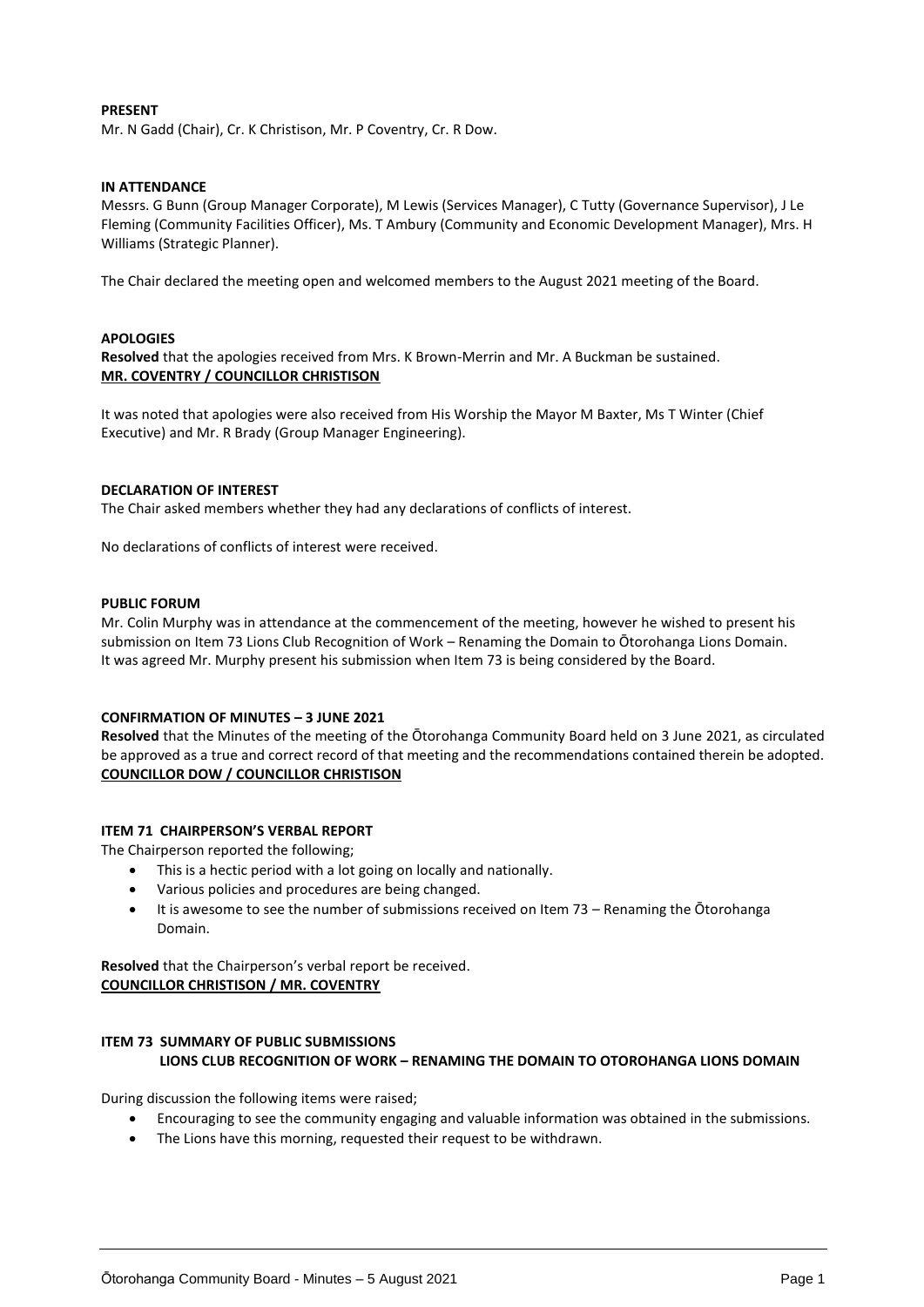The Strategic Planner referred members to her report and advised that 28 of the submissions received were opposed to any change in the naming of the Ōtorohanga Domain. A number of submissions felt that should there be any change in the name of the Ōtorohanga Domain that a Maori name be introduced.

The Strategic Planner asked members to take the written submissions as read.

Mr. Colin Murphy presented a submission on behalf of the Ōtorohanga Historical Society Inc. He advised that;

- What definition of area comprises the domain.
- The establishment of setting a precedent where by further voluntary groups may petition for other areas of public land to be named after them.
- Voluntary groups are made up of people who wish to provide a voluntary service to the Community.

Mr. Coventry expressed the opinion that a precedent has already been set with the naming of the Rotary Park within the Domain Area.

#### **Resolved** that;

- a) the Ōtorohanga Community Board recommend to Council that the Ōtorohanga Domain retain its current name and;
- b) request Council to give consideration to preparing a naming rights policy of some description for the future.

#### **COUNCIILLOR CHIRSTISON / MR COVENTRY**

#### **ITEM 74 DISTRICT LIBRARY REPORT**

The Library Manager Ms. Heather Taylor introduced herself to members and presented highlights from her report. These being;

- 1) The engagement of Alix Whiteman for a 12-month position at the Library under the New Zealand Libraries partnership programme.
- 2) Planning for the future;
	- Review current library programme
	- Establish a combined winter reading programme in collaboration with Waitomo District Library.
	- Establish a combined summer reading programme in collaboration with Waitomo District Library.
	- Establish an adult reading programme.
	- Increase outreach to the District's rural communities.
	- Introduce stem/steam programme in collaboration with Waitomo District Library.
	- Establish a library blog for reader advisory and promotion of services.

The Chair welcomed Ms. Taylor to the District.

**Resolved** that the Library Manager's quarterly report be received. **COUNCILLOR CHRISTISON / COUNCILLOR DOW**

#### **ITEM 72 REQUEST TO CLOSE A SECTION OF ALEX TELFER DRIVE FROM THE OTOROHANGA KIWI HOUSE**

The Roading Manager attended the meeting and asked members to take his report as read.

The following issues were raised during discussion;

- Alex Telfer Drive has no legal status as a road it is an internal access road.
- When sports are held in the area it will be required for vehicles to do a U-turn to exit perhaps a gate system could be installed.
- Discussions held with the manager of the Kiwi House who advised that the road will remain in existence but it will be 'gated down' to provide safe access for pedestrians. The gate will be open when required.
- Consultation carried out 6 years ago Would like to go back for public consultation.
- The opening of any gate to be administered by Council and communicated to the Kiwi House.

#### **Resolved** that;

1) That the report be received.